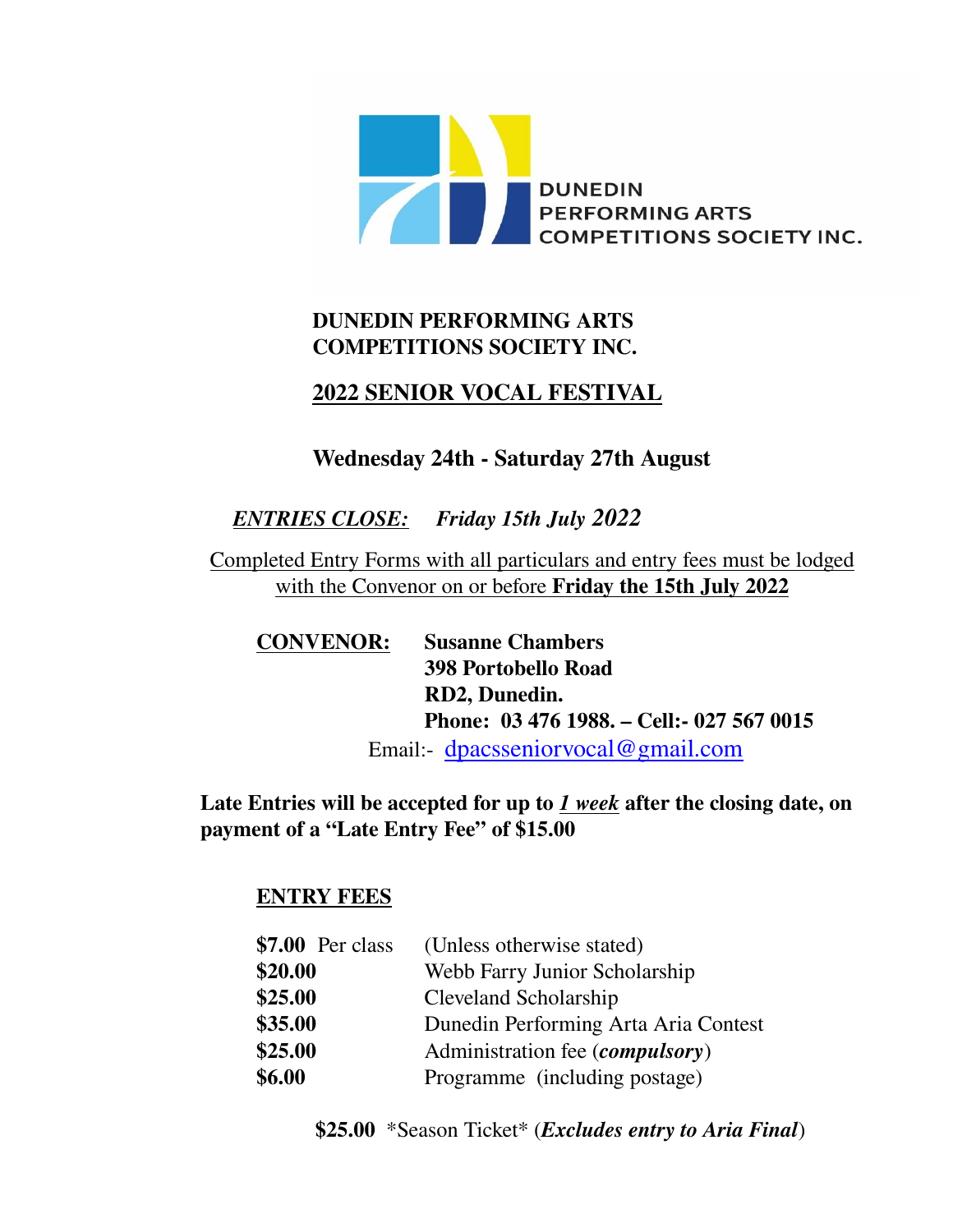*Ensemble class* competitors pay one entry fee.



# **Dunedin Performing Arts Competitions Society Inc.**

## **SYLLABUS 2022**

# **SENIOR VOCAL FESTIVAL**

| <b>ADJUDICATOR:</b>        | <b>Patrick Power (tenor)</b>                                                 |
|----------------------------|------------------------------------------------------------------------------|
| Aria Final Co-Adjudicator  | Dame Kiri Te Kanawa                                                          |
| <b>FESTIVAL DATES:</b>     | 24th – 27th August 2022                                                      |
| <b>VENUE:</b>              | <b>Burns Hall, First Church,</b><br><b>Moray Place, Dunedin</b>              |
| <b>GLENROY AUDITORIUM:</b> | Saturday 27th August                                                         |
| <b>ENTRIES CLOSE:</b>      | Friday 15th July 2022                                                        |
| <b>CONVENOR:</b>           | <b>Susanne Chambers</b><br>Phone: 03 476 1988<br><b>Mobile: 027 567 0015</b> |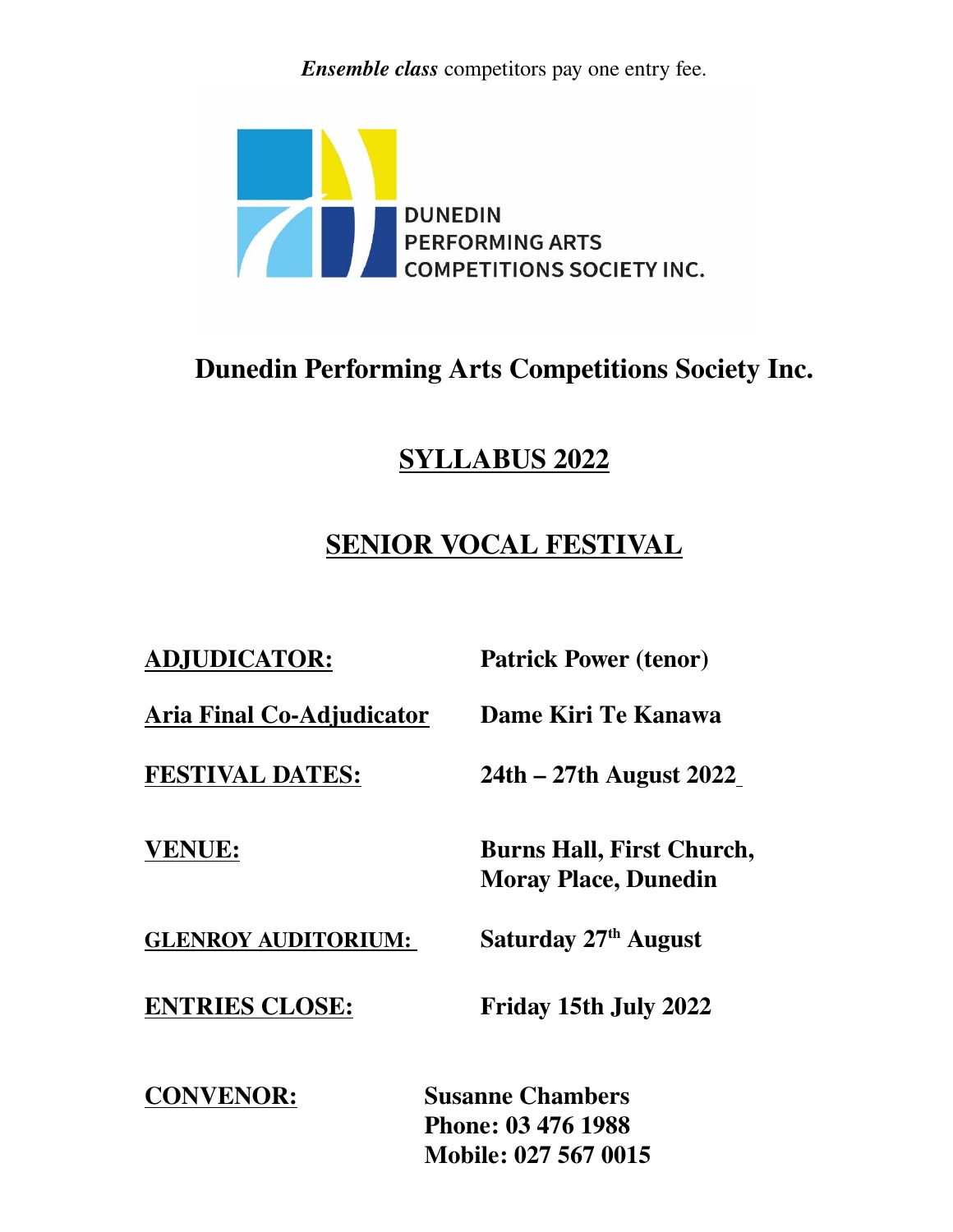#### **Class 252 Webb Farry Junior Scholarship (Under 21 years)** *(Entry Fee \$20)* *(Winner receives the Mary Pratt Memorial Cup)*

 **Previous Scholarship First Place Winners May Not Enter** 

**1st: \$600 2nd: \$300 3rd: \$100**

Competitors will present a National Song, a British Art Song, and an "Own Choice", which may include Music Theatre, but shall exclude operatic aria or oratorio. The three songs should be performed as a recital, and credit will be given for own announcement and presentation.

|             | Class 253 Lieder Under 21 years                                                                                      |  | <b>Chambers Family Award</b><br>(Winner receives the Berth Rawlinson Cup) |                                                                                                  |
|-------------|----------------------------------------------------------------------------------------------------------------------|--|---------------------------------------------------------------------------|--------------------------------------------------------------------------------------------------|
|             | 1st: \$100 2nd: \$75                                                                                                 |  | 3rd: \$50                                                                 |                                                                                                  |
|             | Class 254 Lieder 21 years and over                                                                                   |  |                                                                           | <b>Yvette Williams Award</b><br>(Winner receives the Stephen Chambers Cup)                       |
|             | 1st: $\$200$ 2nd: $\$150$                                                                                            |  | 3rd: \$70                                                                 |                                                                                                  |
| Class 255   | 20 <sup>th</sup> /21 <sup>st</sup> Century English Language Art Song <i>Honor McKellar Award</i><br>(Under 21 years) |  |                                                                           |                                                                                                  |
|             | 1st: $$100$ 2nd: $$75$                                                                                               |  | 3rd: \$50                                                                 |                                                                                                  |
| Class $256$ |                                                                                                                      |  |                                                                           | 20 <sup>th</sup> /21 <sup>st</sup> Century English Language Art Song <i>Honor McKellar Award</i> |

1st: \$100 2nd: \$ 75 3rd: \$50

**(21 years and over)** 

**Class 257 Oratorio** (**Open)** *Society of Women Musicians Award* (*Winner receives the Dunedin Civic Choir Cup)*

First prize awarded only if 5 or more competitors perform. **Time limit 7 minutes**

1st: \$100 2nd: \$75 3rd: \$25

**Class 258 National Song (Open)** *Civic Choir Award (Winner receives the Annas Gale Cup)*

**Folk or Traditional song by an anonymous composer. May be unaccompanied**

1st: \$100 2nd : \$50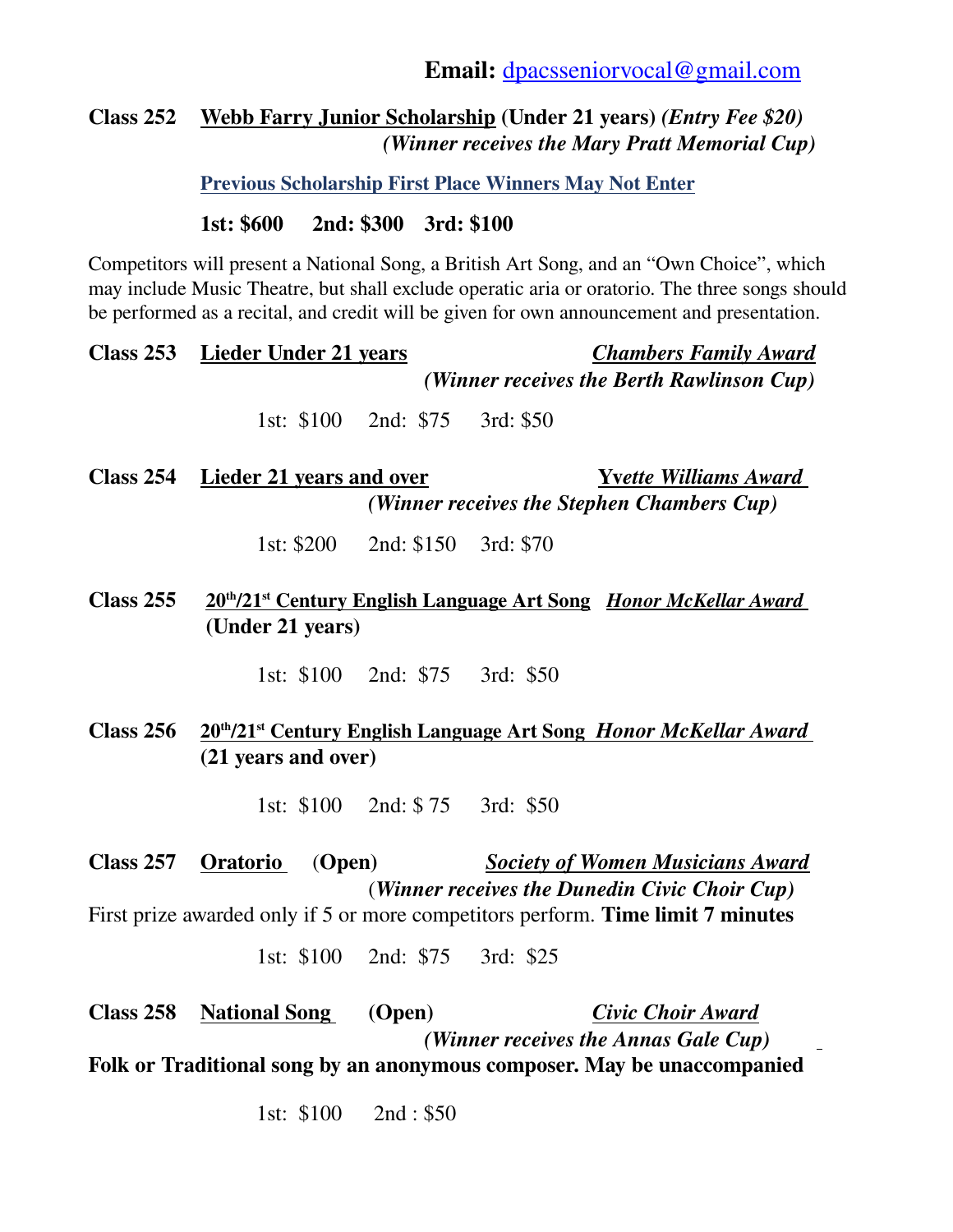| <b>Class 259</b> | <b>Song By Robert Burns</b> (Open)                                     |                      | <b>Burns Club Award</b><br>(Winner receives the Burns Quaich)                           |
|------------------|------------------------------------------------------------------------|----------------------|-----------------------------------------------------------------------------------------|
|                  |                                                                        |                      | A song of your own selection- a musical setting of words by Robert Burns                |
| <b>Class 260</b> | 1st: \$125 2nd: \$75 3rd \$50<br><b>New Zealand Composition</b> (Open) |                      | <b>Turner Family Award</b>                                                              |
|                  | Song by a New Zealand composer in any style or genre.                  |                      |                                                                                         |
|                  | 1st: \$100 2nd: \$50                                                   |                      |                                                                                         |
| Class $261$      | 17th or 18th century Aria<br><u>(Excluding Mozart)</u>                 |                      | (Open)<br>Civic Choir Award<br>(Winner receives the Dunedin Opera Cup)                  |
|                  | 1st: \$100 2nd: \$75 3rd: \$50                                         |                      |                                                                                         |
| <b>Class 262</b> | (Excluding Oratorio)                                                   |                      | 17th or 18th Century English Song (Open) Chris Saxton Award                             |
|                  | $1^{st}$ : \$150                                                       | $2nd$ : \$100        | 3rd: \$50                                                                               |
| Class 263        | <b>Novice</b><br>1st: \$100                                            | (Open)<br>$2nd$ \$50 | <b>Stephen Chambers Award</b>                                                           |
| <b>Class 264</b> | <b>Musical Ensemble</b>                                                | (Open)               | <b>Les Cleveland Memorial Award</b>                                                     |
|                  |                                                                        |                      | An ensemble of up to 5 members, at least one of whom must be a singer                   |
|                  | 1st: $$150$                                                            | 2nd: \$100           |                                                                                         |
| <b>Class 265</b> | <b>Music Theatre Award</b> (Open)                                      |                      | <b>Les Cleveland Memorial Award</b><br>(Winner receives the Les Cleveland Memorial Cup) |
|                  | 1st: $$200$                                                            | 2nd: \$150           | 3 <sup>rd</sup><br>\$100                                                                |
| <b>Class 266</b> | (In Character / Action - Optional)                                     |                      | <b>Music Theatre Comedy (Solo or Duet) Les Cleveland Memorial Award</b>                 |
|                  | 1st \$150                                                              | 2nd \$100            |                                                                                         |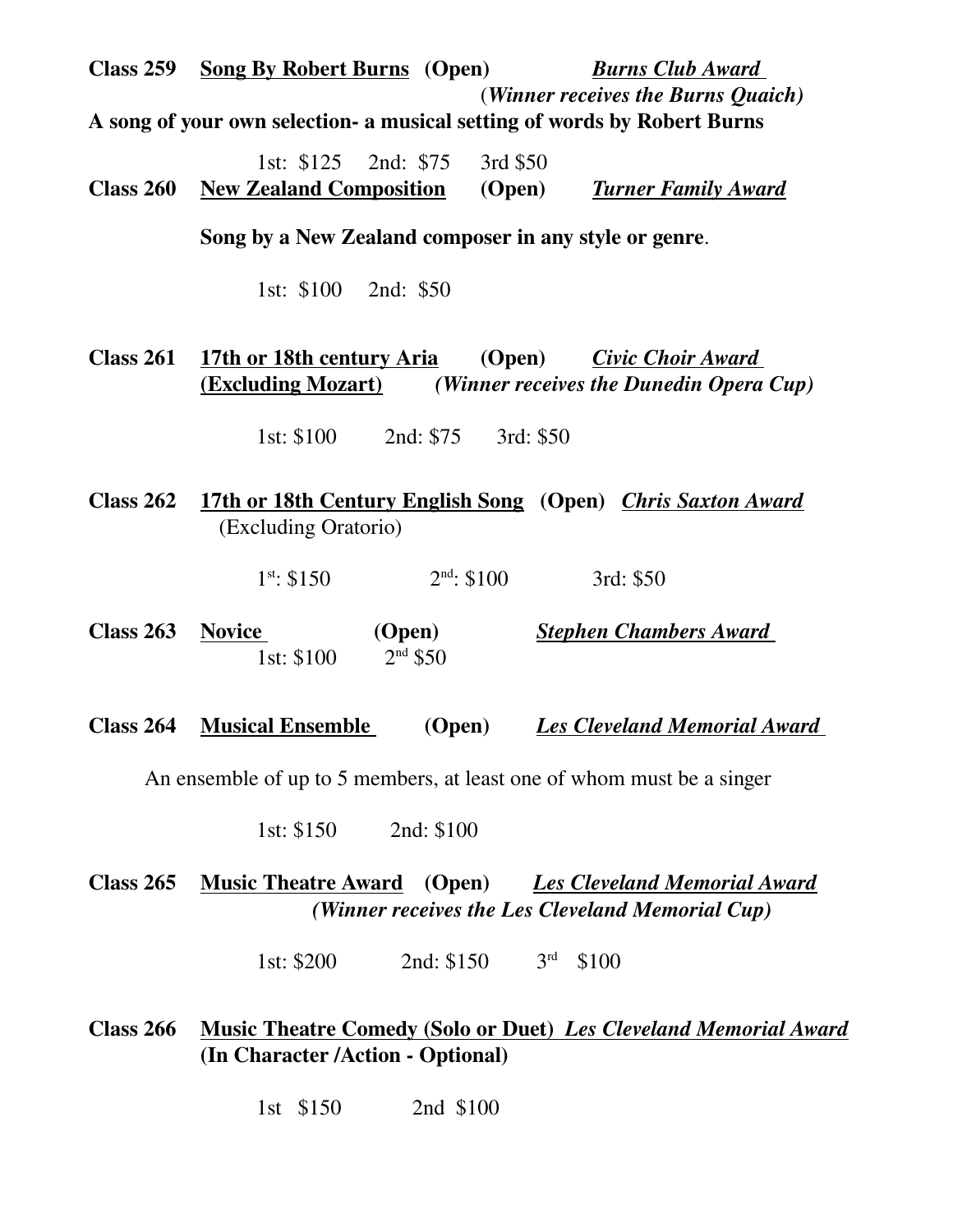#### **Class 267 Song by Woman or Tran Composer (Open)** *Tessa Romano Award*

1st \$150 2nd \$75 3rd: \$25

#### **Class 251 Cleveland Charitable Foundation Award (21 years and over) (***Entry Fee \$25)*

*Previous Scholarship First Place Winners May Not Enter* 

*Best Female performer receives the Barling Rose Bowl* 

Regional Award Open to Men & Women currently residing in Otago/Southland.

**1st: \$1000 2nd: \$600 3rd: \$300**

Local Award Open to Men and Women, either born in Otago or who have lived in Otago for at least 5 years. **Prize \$150**

- A Recital comprising Three songs of Own Choice.
- *Time Limit of 15 Minutes.*
- Competitors must introduce their programme
- Credit will be given for a balanced programme.

**Class 250 Otago Daily Times Southern Aria Contest** *(Entry Fee \$35)*

| $1st$ Prize: \$5000 | <b>Cleveland Charitable Foundation Award</b> |
|---------------------|----------------------------------------------|
| $2nd$ Prize: \$2000 | <b>Val Braumann Award</b>                    |
| 3rd Prize: \$1000   | <b>Hadley &amp; Robinson Award</b>           |

- Two arias are to be prepared and sung in the original language and key.
- The time limit for each aria is 8 minutes.
- Only the arias nominated on the entry form are to be performed.
- One aria only will be sung at the preliminary rounds. Finalists will sing both arias accompanied by piano.
- The names of the arias, accompanied by a brief description of the characters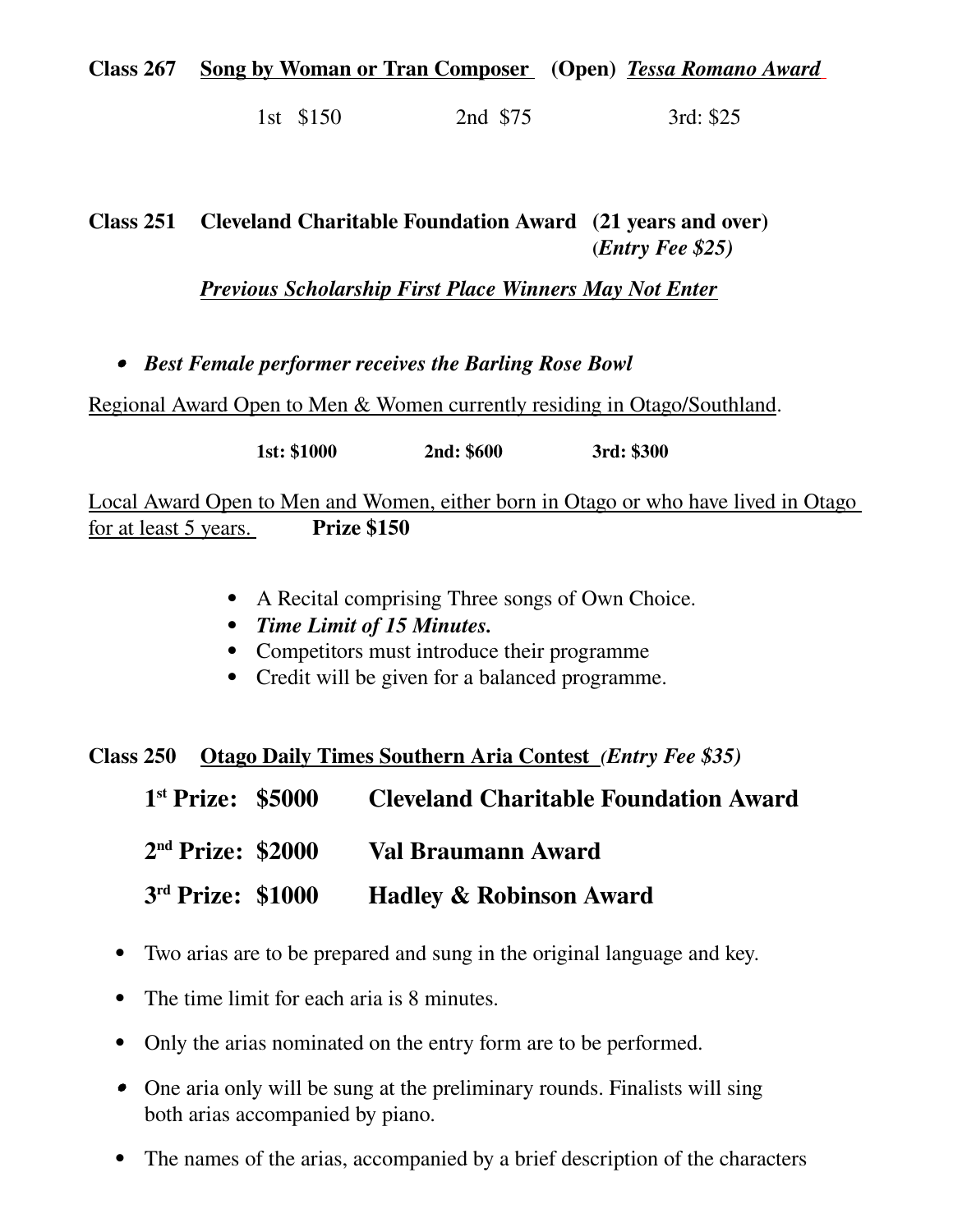and operas, and the aria's context, **must** be sent with the entry form to the convenor by *Friday the 15th of July 2022***.** 

*\* Aria Contestants must perform in three other classes \**

| <b>Clas</b>    | <b>CLASS NAME</b>                       | (Entry Fee) | <b>AGE GROUP</b>      |
|----------------|-----------------------------------------|-------------|-----------------------|
| S              |                                         |             |                       |
| N <sub>0</sub> | <b>The Dunedin DMMF Aria</b>            | $(\$35.00)$ |                       |
| 250            |                                         |             | <b>Open</b>           |
| 251            | <b>Cleveland Award</b>                  | $(\$25.00)$ | 21 Years &            |
|                |                                         |             | Over                  |
| 252            | <b>Webb Farry Scholarship</b>           | $(\$20.00)$ | <b>Under 21 Years</b> |
| 253            | <b>Lieder</b>                           | $(\$7.00)$  | <b>Under 21 years</b> |
| 254            | <b>Lieder</b>                           | $(\$7.00)$  | 21 Years &<br>Over    |
| 255            | $20/21$ <sup>st</sup> Century English   | $(\$7.00)$  | <b>Under 21 Years</b> |
|                | <b>Language Art Song</b>                |             |                       |
| 256            | 20/21 <sup>st</sup> Century English     | $(\$7.00)$  | 21 Years &            |
|                | <b>Language Art Song</b>                |             | Over                  |
| 257            | Oratorio                                | $(\$7.00)$  | Open                  |
| 258            | <b>National Song</b>                    | $(\$7.00)$  | <b>Open</b>           |
| 259            | <b>Burns Song</b>                       | $(\$7.00)$  | <b>Open</b>           |
| 260            | NZ Composition in any style or<br>genre | $(\$7.00)$  | <b>Open</b>           |
| 261            | 17th or 18th Century Aria               | $(\$7.00)$  | Open                  |
|                | (Excluding Mozart)                      |             |                       |
| 262            | 17th or 18th Century English            | $(\$7.00)$  | Open                  |
|                | <b>Song (Excluding Oratorio)</b>        |             |                       |
| 263            | <b>Novice</b>                           | $(\$7.00)$  | Open                  |
| 264            | <b>Musical Ensemble</b>                 | $(\$7.00)$  | <b>Open</b>           |
| 265            | <b>Musical Theatre Award</b>            | $(\$7.00)$  | <b>Open</b>           |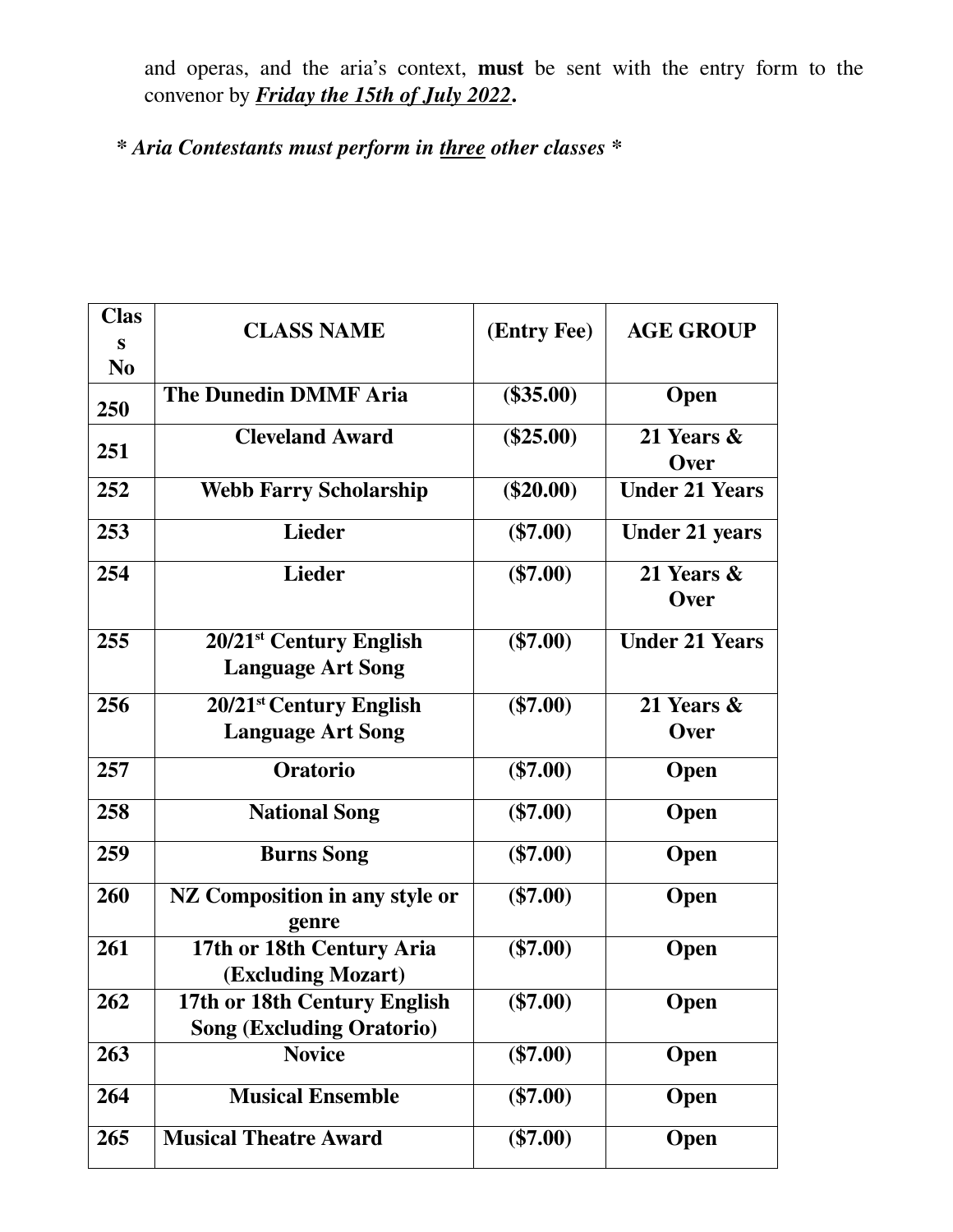| 266 | <b>Music Theatre Comedy</b> | $(\$7.00)$ | <b>Open</b> |
|-----|-----------------------------|------------|-------------|
|     |                             |            |             |
| 267 | Song by Woman or Tran       | $(\$7.00)$ | <b>Open</b> |
|     | <b>Composer</b>             |            |             |

## **GENERAL RULES & CONDITIONS FOR COMPETITORS**

#### **ENTRIES** : Entry forms complete with all particulars and entry fees must be lodged with the Convenor on or before **Friday the 15th July 2022**.

**COMPETITORS**. These competitions are open to amateurs whose regular income is not derived mainly from the exercise of his or her talents in the particular section in which he or she is competing.

 **A NOVICE**. Is a competitor who has never won a first prize as a solo competitor in any previous competitions in his/her current age group.

**AGE LIMIT.** A competitor's age is reckoned as at the first day of the month that the competitions take place. Every competitor, when called on to do so, must satisfy the Committee of his or her age, or be disqualified.

 **CUPS AND TROPHIES**. Must be returned (*Cleaned*) by **Friday 15th July 2022** to the convenor's postal address. If not returned by the due date, a fine of \$10 will be imposed. All trophy winners are responsible for the engraving of their names. Trophies are held for one year.

**TIES.** If two competitors tie for first place, the prize money for first and second shall be combined and divided equally.

**PRIZES.** In addition to monetary prizes and trophies where specified, certificates will be issued for 1st, 2nd and 3rd places. *Prize money may vary from the amount stated on the syllabus depending annual sponsorship.*

**ORDER OF APPEARANCE**. Competitor's names appear in the programme in the order in which they will be called upon to perform. All competitors must be in attendance *15 minutes* before the class commences.

**PROTEST.** Any competitor desiring to protest, must do so in writing, setting out the grounds, and lodge it with the Secretary together with \$10 as a guarantee of bona fide. Should the committee, after investigation, deem the protest to be frivolous or unfounded, the deposit will be forfeited. No protest will be considered unless lodged within 24 hours after the results have been announced. No protest can be made against any decision of the adjudicator.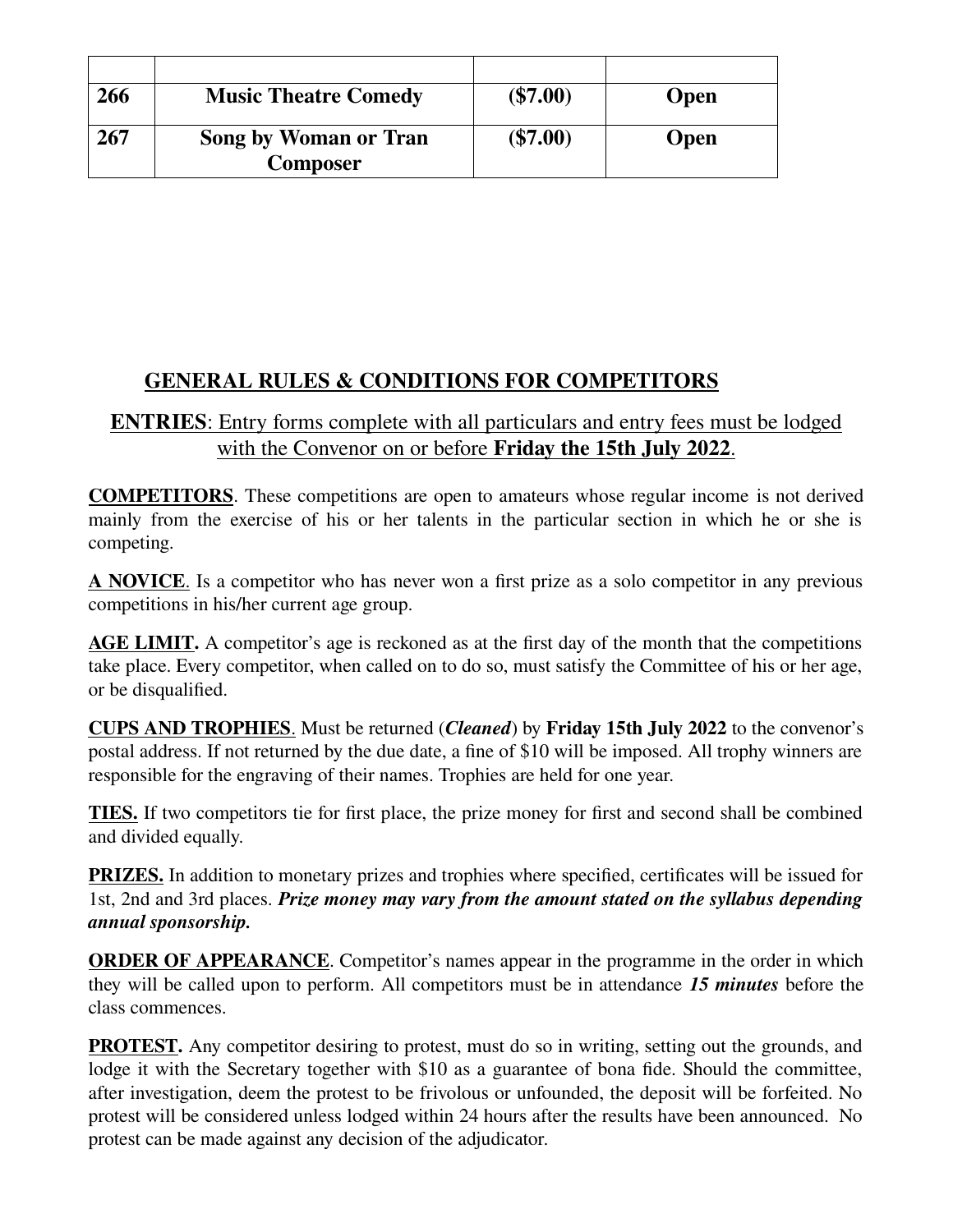**ADJUDICATOR.** No competitor, teacher or interested party, other than the committee, shall have contact with the adjudicator during classes.

**REPEATS.** No item performed in one class may be performed in another.

 **MUSIC**. Must be available for the adjudicator at least *15 minutes before* the commencement of the class. It must be handed in at the Music Table, and be clearly marked with the *class number*, *competitor's name* and *competitor number*.

## *There must be at least ONE original copy of the music at the Competition venue for every item performed.*

## **OTAGO DAILY TIMES SOUTHERN ARIA CONTEST**

A brief description of the characters, operas and the aria's context, **must accompany the entry form.** Failure to do so will result in disqualification. No previous winner may enter the Aria Competition.

**TIME LIMIT.** There will be a time limit of 5 minutes for all own choice items, except where a special time limit is specified.

**SUBDIVIDING**. The committee reserves the right to subdivide classes after entries have been received, if class numbers make the class unwieldy.

**SPECIAL PRIZES.** Special prizes will not be awarded if fewer than three competitors perform, except at the discretion of the Adjudicator. The Adjudicator has the right to withhold prizes if a suitable standard is not attained.

**DRESS.** It is expected that all performers will be dressed in a manner suitable for their performance. Please note that formal dress is required for both competitors and accompanists for the final night of the Senior Vocal Festival.

**REPORTS.** Report sheets will be available from the secretary's table at the end of each session

**NO ENTRIES** will be accepted from students taught by the Adjudicator in this and the previous year.

#### **Adjudicator – PATRICK POWER (tenor)**

Patrick Power ONZM grew up in Dannevirke, went to secondary school at St. Patrick's Silverstream and then studied Anthropology and Music for a BA at the University of Otago. His voice teachers were Flora Edwards, then Honor McKellar. While in Dunedin he sang in Sir Peter Platt's A Cappella Choir, danced with Shona MacTavish Dunlop's Dunedin Dance Theatre, hung around the Globe Theatre doing walk ons and as a stagehand. He sang seven lead tenor roles for the Dunedin Opera Company. His name will be on some of the cups in these competitions. His professional debut was singing "Bonnie Wee Thing" and "My love is like a Red Red Rose" for the Dunedin Burns Club. \$15 !!! After completing teacher training in Auckland and a DipMus [Hons] at University of Auckland he went to study Italian in Perugia and then commenced his opera career with the Norwegian Opera in Oslo. Over the next 24 years he sang some 70 lead tenor roles, originally lyric and later spinto, all over Europe, North America and Australasia with leading opera companies and Festivals. He also sang most of the concert repertoire with a veritable alphabet of great conductors from Abbado to Zagrosek. Patrick has an impressive array of qualifications from universities in New Zealand and Italy. As a Sir Edmund Hilary Scholar he completed his Masters of Music with First Class Honours from the University of Waikato in 2010.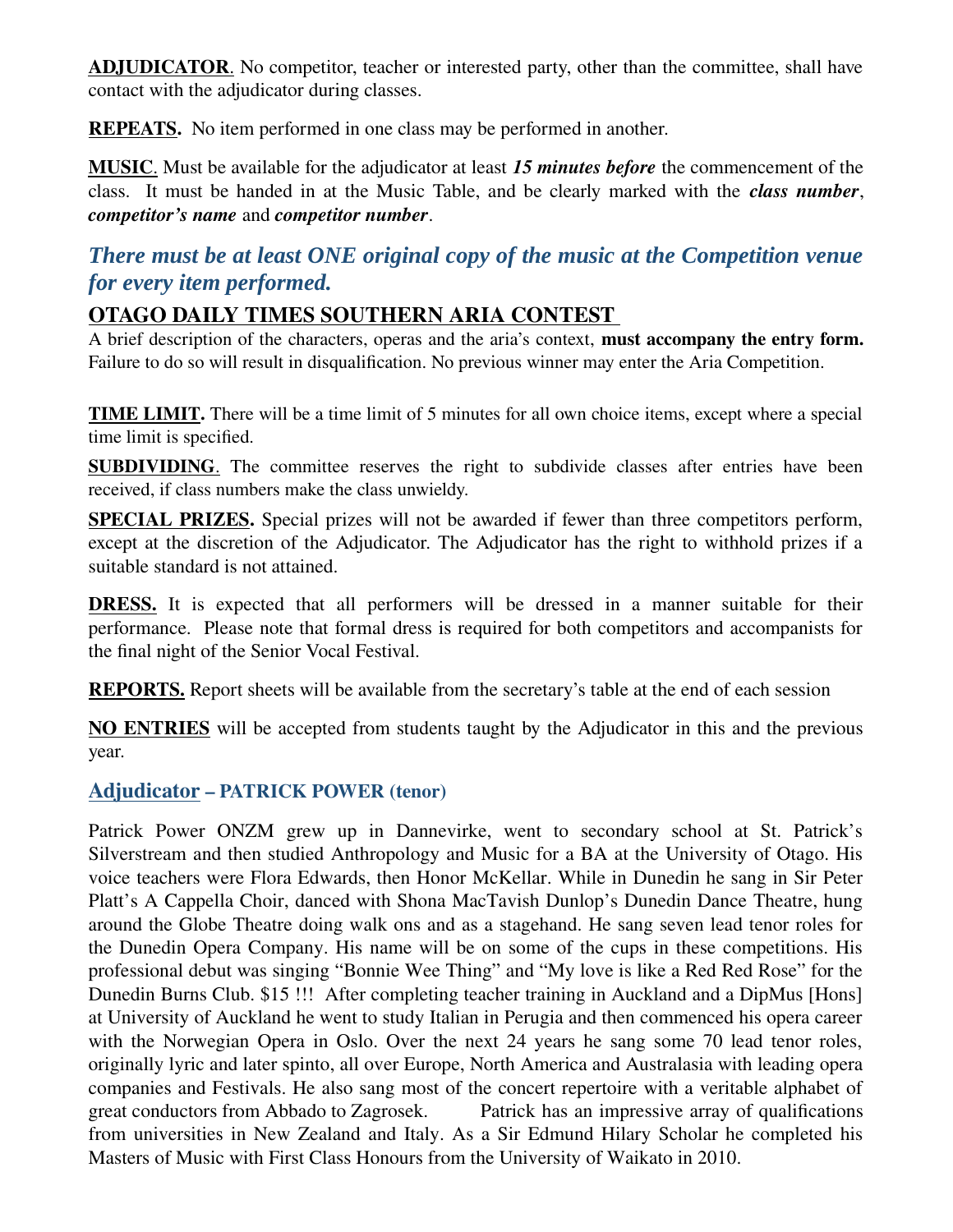But it is his gift for bringing out the best in his students that has made him such a success as a teacher. Returning to New Zealand in 2000, he taught voice at the Eastern Institute of Technology in Hawkes Bay; Victoria University, Wellington; the Diocesan School for Girls in Auckland and Vision College's Contemporary Christian Music degree in Hamilton. He was given the honour of ONZM for his services to music in New Zealand and internationally.

In April 2009, he became the full time Lecturer in Vocal Studies and Vocal Pedagogy at the Elder Conservatorium, University of Adelaide and a member of the Australian Music Education Board. Since returning to Hawkes Bay in 2016 he teaches at several leading secondary colleges and gives advanced training to young singers about to launch their careers, specialising in safe range extension and the use of Mixed Belt in both Opera and contemporary popular music.

#### **Dame Kiri Te Kanawa Aria Final Co-Adjudicator.**



## KIRI TE KANAWA

After winning the major vocal prizes in New Zealand and Australia Kiri Te Kanawa went to London in 1965 and within four years was engaged by the Royal Opera House Covent Garden, as principal soprano in "Marriage of Figaro".

The debut was a sensation which rocketed her into international fame, with contracts in every major opera house in the world for the next forty years. Other highlights included singing at Prince Charles's wedding in St. Pauls Cathedral to an international viewing audience estimated at 600 million, and performing a major concert with full orchestra in the desert Outback of Australia.

In 2000 she sang from Gisborne – the first place in the world to see the sun each day - in the massive Millennium telecast, and was the first singer seen by countless millions world-wide.

Her recordings include sixteen full operas, plus oratorios, song cycles, lieder, Broadway musicals, a chart-topping collection of Maori songs, and the Rugby World Cup's theme song "World in Union."